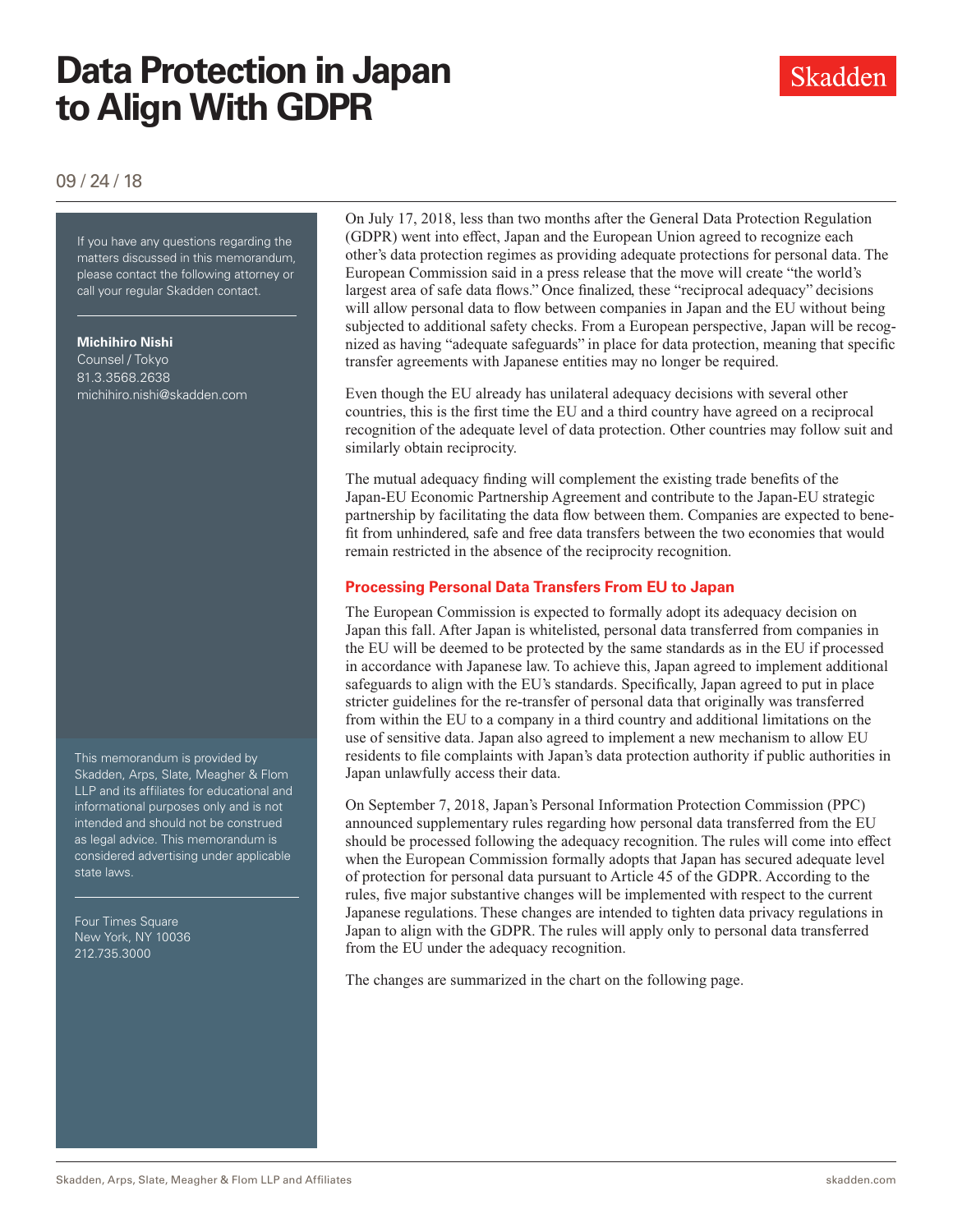## **Data Protection in Japan to Align With GDPR**

| <b>Items to Be Aligned</b>                                                              | <b>Current Law in Japan</b>                                                                                                                                                                                                                                                    | <b>PPC's Supplementary Rules</b>                                                                                                                                                                                                                                                                    | <b>Practical Implications</b>                                                                                                                                                                                                                                                                                                                                |
|-----------------------------------------------------------------------------------------|--------------------------------------------------------------------------------------------------------------------------------------------------------------------------------------------------------------------------------------------------------------------------------|-----------------------------------------------------------------------------------------------------------------------------------------------------------------------------------------------------------------------------------------------------------------------------------------------------|--------------------------------------------------------------------------------------------------------------------------------------------------------------------------------------------------------------------------------------------------------------------------------------------------------------------------------------------------------------|
| Scope of "personal<br>information requiring<br>careful consideration"                   | Information regarding data subjects'<br>sex lives, sexual orientation and labor<br>union memberships is not consid-<br>ered "personal information requiring<br>careful consideration"                                                                                          | Information regarding EU data<br>subjects' sex lives, sexual orientation<br>and labor union memberships is to<br>be treated as "personal information<br>requiring careful consideration," to<br>align with "sensitive personal data"<br>as defined under the GDPR                                   | Consent of EU data subjects would<br>be required to acquire such informa-<br>tion. Provision of such data to a third<br>party by way of an opt-out arrange-<br>ment would be prohibited (i.e.,<br>express consent would be required)<br>in accordance with Japanese laws                                                                                     |
| Access right                                                                            | Data subjects do not have a right to<br>access their personal data if it is to<br>be deleted within six months. They<br>have access rights to personal data<br>that is not to be deleted within six<br>months.                                                                 | Companies will be obligated to<br>disclose personal data held by them<br>upon the EU data subject's request,<br>regardless of the duration for which<br>such data will be held                                                                                                                      | Companies that collect personal<br>data from EU residents and retain<br>that data for any period of time will<br>need to comply with requests for<br>disclosure from data subjects                                                                                                                                                                           |
| Succession of purpose<br>of use                                                         | No specific rules                                                                                                                                                                                                                                                              | Personal data of EU data subjects<br>received from a third party is to only<br>be used in accordance with the<br>purpose for which it was originally<br>collected                                                                                                                                   | Companies will need to confirm<br>and track the purposes for which<br>personal data of EU residents was<br>originally collected and limit their use<br>of such personal data accordingly.<br>Proper tracking of permitted uses of<br>different data sets may be challeng-<br>ing and may require new technol-<br>ogies or processes with attendant<br>costs. |
| Re-transfer of EU data<br>subjects' personal data<br>from Japan to foreign<br>countries | Allowed when:<br>(i) consent of the data subjects is<br>obtained;<br>(ii) adequate steps to protect the<br>security of the data are taken<br>between the transferor and the<br>transferee; or<br>(iii) the transferee is located in a<br>foreign country designated by the PPC | Points (i) and (iii) continue to hold.<br>Regarding point (ii), protection<br>equivalent to that under Japanese<br>law must be secured as between the<br>transferor and the transferee, either<br>by contract or (if the transferee is a<br>group company) the group compa-<br>ny's internal rules. | The current Japanese law is unclear<br>on point (ii), but the supplementary<br>rules will clarify that a contract with<br>a third-party transferee is required<br>unless consent of the EU data<br>subject is obtained or the transferee<br>is located in a whitelist country<br>designated by the PPC                                                       |
| Anonymously<br>processed information<br>(that is exempt from<br>certain protections)    | Certain data may be treated as<br>"anonymously processed infor-<br>mation" even if the information<br>necessary to identify the data<br>subjects is kept separately (i.e.,<br>the data is readily susceptible to<br>de-anonymization)                                          | In order to be treated as "anony-<br>mously processed information,"<br>information regarding the method<br>for anonymization process must be<br>deleted                                                                                                                                             | To be exempt under Japanese law,<br>companies will need to make sure<br>that information on anonymization<br>process is deleted (as opposed to<br>simply separated from the data)                                                                                                                                                                            |

### **Other Differences Between Japan's Data Privacy Law and GDPR**

Entities operating in Japan must comply with its Act on Protection of Personal Information (APPI), whether or not cross-border data transfers occur. APPI is different from the GDPR in several

respects; the material differences are highlighted in the chart below. Generally, the GDPR provides greater protection for data subjects and stricter regulations on the companies that process personal data than the APPI.